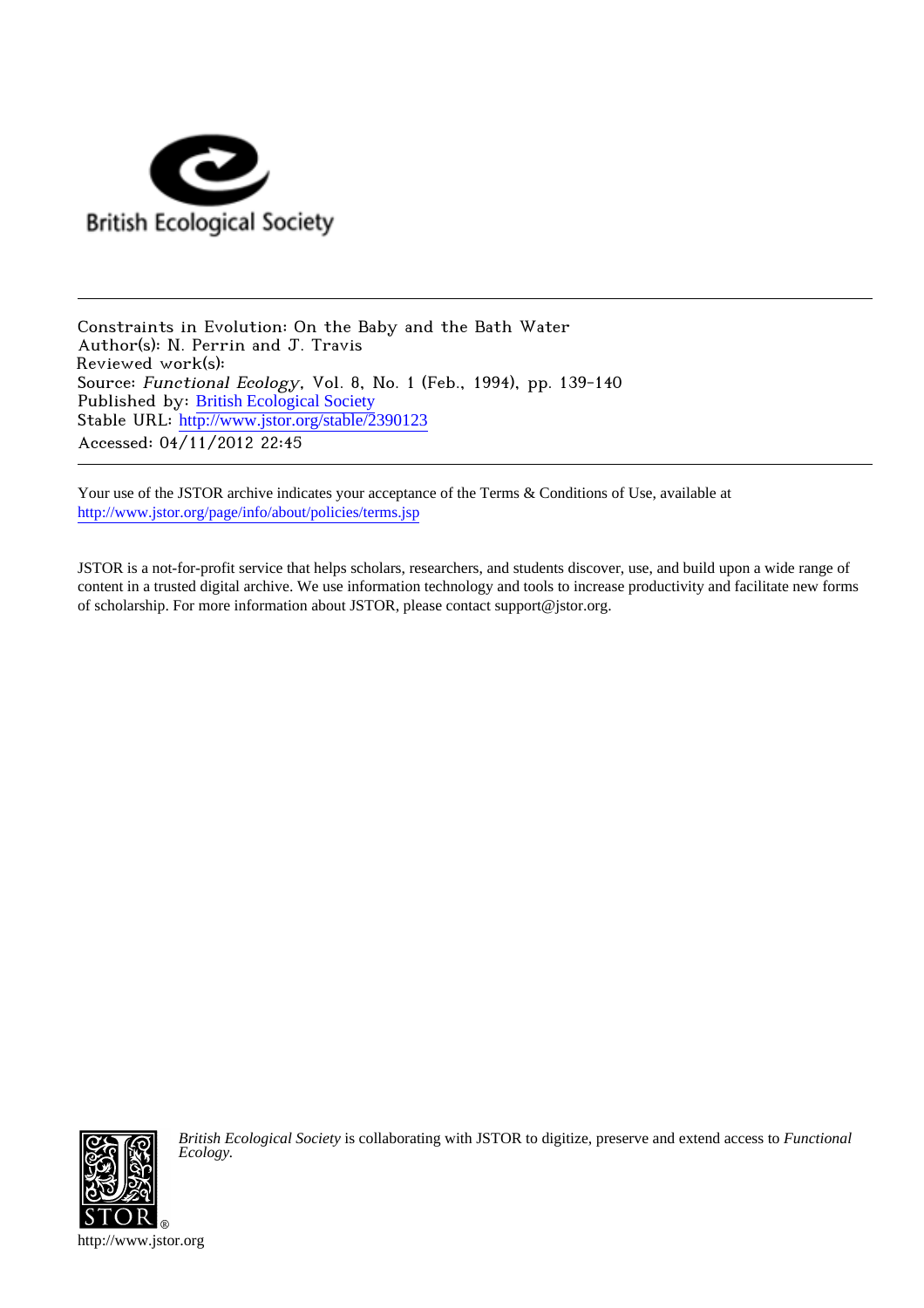**Functional Ecology 1994 8, 139-140** 

## **Constraints in evolution: on the baby and the bath water**

**We respond to Perrin & Travis's (1992) comment on our critique (Antonovics & van Tienderen 1991) on the use of constraints in evolutionary biology with some hesitation, as we probably agree with them on the major issues. However, their claim that we want to ban the concept of constraints from evolutionary biology is unjustified and motivated our response. Evolutionary biology indeed studies how changes take place, on the one hand directed by selective forces, and on the other hand by various kinds of limitations. That is 'our baby' and we cherish it. At the same time the literature is polluted with ad hoc terminology and the invocation of constraints in many contexts. This is the 'bath water' that we want to throw away. Instead of a Panglossian paradigm (if it ever existed) we seem to have evolved to a (Pan-Gouldian?) paradigm, in which the view of 'the best of all possible worlds' is replaced by 'the only possible in a restricted set of worlds'. This is as unrealistic as the Panglossian paradigm, and it results in the invocation of illdefined and untested constraints as a causal explanation for every pattern observed.** 

**Our critique on the usage of constraint and its terminology also seems to be shared by Perrin & Travis. In their paragraph 'constraints are diverse', they admit that adjectives are largely arbitrary, and they conclude: 'This is a matter of circumstantial convenience and remains unimportant as long as the context is explicitly stated' (our italics). This is indeed similar to our 'We ... urge that authors state the null model explicitly; usually this null-model describes what phenotypic variation to expect given a set of assumptions on the presence and expression of genetic variation'. Our plea for a moratorium on the term constraint was in fact a plea for more explicit specification of what is meant and we hope that most readers understood this message.** 

**Perrin & Travis present an interesting view on constraints. They see evolution as a process of constrained optimization, which gives a formalization of constraints as the limits to the possible states. It follows then that 'the very process of natural selection is that of favouring those character values, from the set of existing values, that maximize fitness'. This is clear, although almost tautological. Option sets are probably seldom directly observable, and may change continuously through mutation, migration, drift, recombination, and indeed selection itself. The spectrum of possible mutations, for instance, may in turn depend on physiological or developmental mecha-**

**nisms. Separating the laws that limit the set of possible states, and the (optimization) process acting upon them is possible in engineering and optimization theory; however, in evolution there is a constant interaction between constraints and the processes that generate them. The crucial point is that the processes responsible for the actual constraints need to be identified. It is because of this complexity that we advocated the use of clear null models.** 

**We would not have been unduly distressed with Perrin & Travis's contribution had they omitted the paragraph 'Extending the concept'. For instance, in discussing phylogenetic constraints, they state 'Sensu stricto, these constraints do not refer to actual limits of opportunity sets, but rather to the shape of adaptive landscapes'. Now everything is thrown into confusion. Global instead of local maximization of fitness is now taken as the optimization process, justified by the facile invocation of the teachings of another deity, Sewall Wright. To us, it seems undesirable that a renowned optimization law (i.e. local selection) which we know operates in nature, is labelled as a constraint in a teleological or vaguely stated global optimization law. Furthermore, why is selection the constraint here? Major mutations that allow a jump to another higher peak may simply be neither feasible nor likely (some may call this a genetic or developmental constraint). Or there may be insufficient environmental variation to switch from one peak to another (Kirkpatrick 1982) (an environmental constraint?). The remark that 'non-feasible phenotypes may also be thought of as zero-fitness phenotypes' only adds to the chaos. We would like to see stated exactly why evolution has stopped at the local optimum and, for instance, what is needed to reach another optimum. If these things are stated explicitly the word 'constraint' becomes obsolete and no longer muddies the waters. It is a shame if progress in evolutionary biology is frustrated by sloppy terminology. Let us not forget**  that TALMUD stems from the Hebrew lamadh, **which means 'to learn'; hopefully this is our universal goal.** 

## **References**

- **Antonovics, J. & van Tienderen, P.H. (1991) Ontoecogenophyloconstraints? The chaos of constraint terminology. Trends in Ecology and Evolution 6, 166-167.**
- **Kirkpatrick, M. (1982) Quantum evolution and punctuated equilibria in continuous genetic characters. American Naturalist 119, 833-848.**